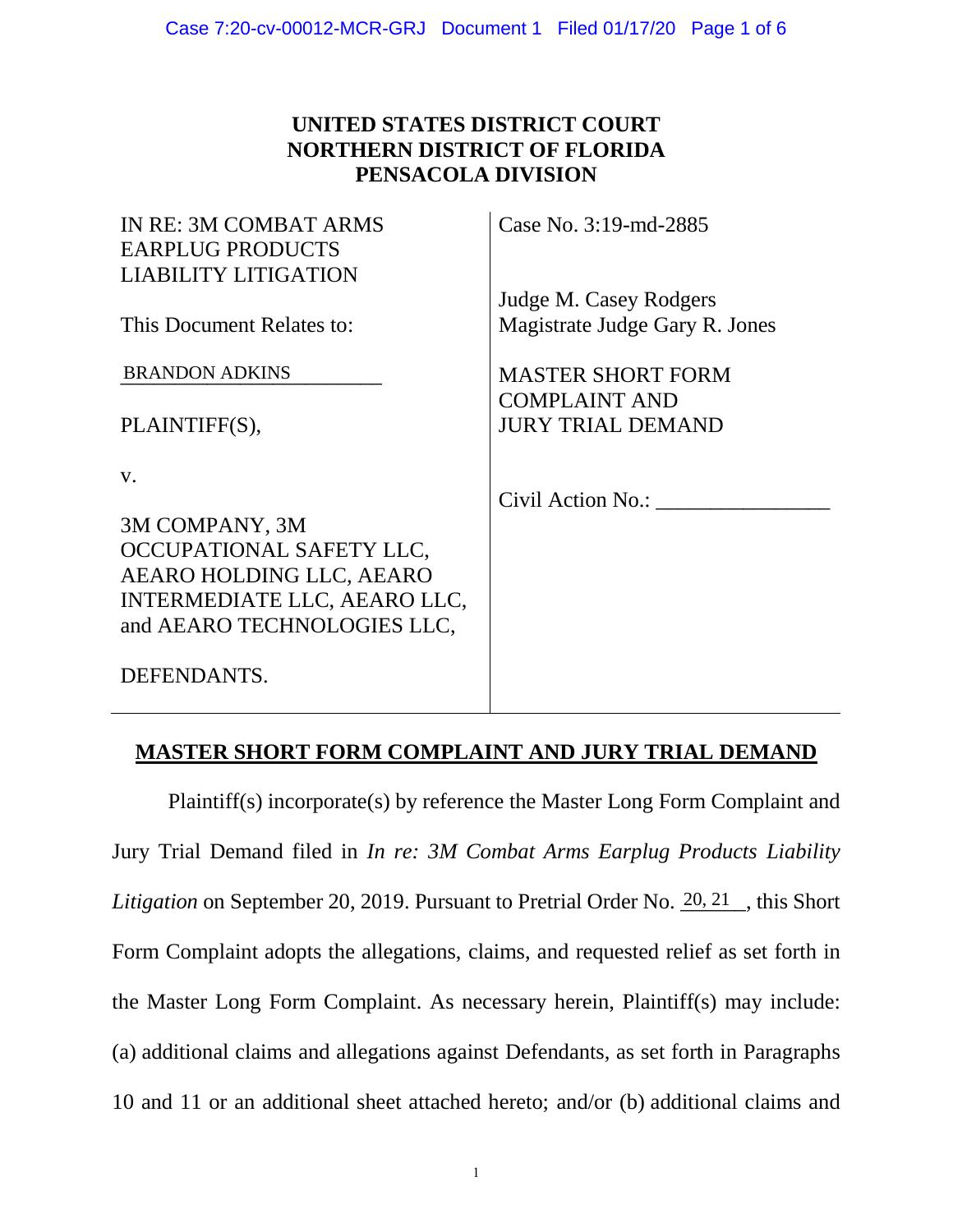allegations against other Defendants not listed in the Master Long Form Complaint,

as set forth in Paragraphs 12 and 13 or an additional sheet attached hereto.

Plaintiff(s) further allege(s) as follows:

# **I. DEFENDANTS**

- 1. Plaintiff(s) name(s) the following Defendants in this action:
	- 3M Company ✔
	- $\Xi$  3M Occupational Safety LLC
	- **Z** Aearo Holding LLC
	- Aearo Intermediate LLC ✔
	- **Z** Aearo LLC

**Z** Aearo Technologies LLC

# **II. PLAINTIFF(S)**

2. Name of Plaintiff:

| <b>Brandon</b> | Lydell | Adkins |
|----------------|--------|--------|
| First          | Middle | Last   |

3. Name of spouse of Plaintiff (if applicable to loss of consortium claim):

N/A

4. Name and capacity (*i.e.*, executor, administrator, guardian, conservator, etc.) of other Plaintiff, if any:

N/A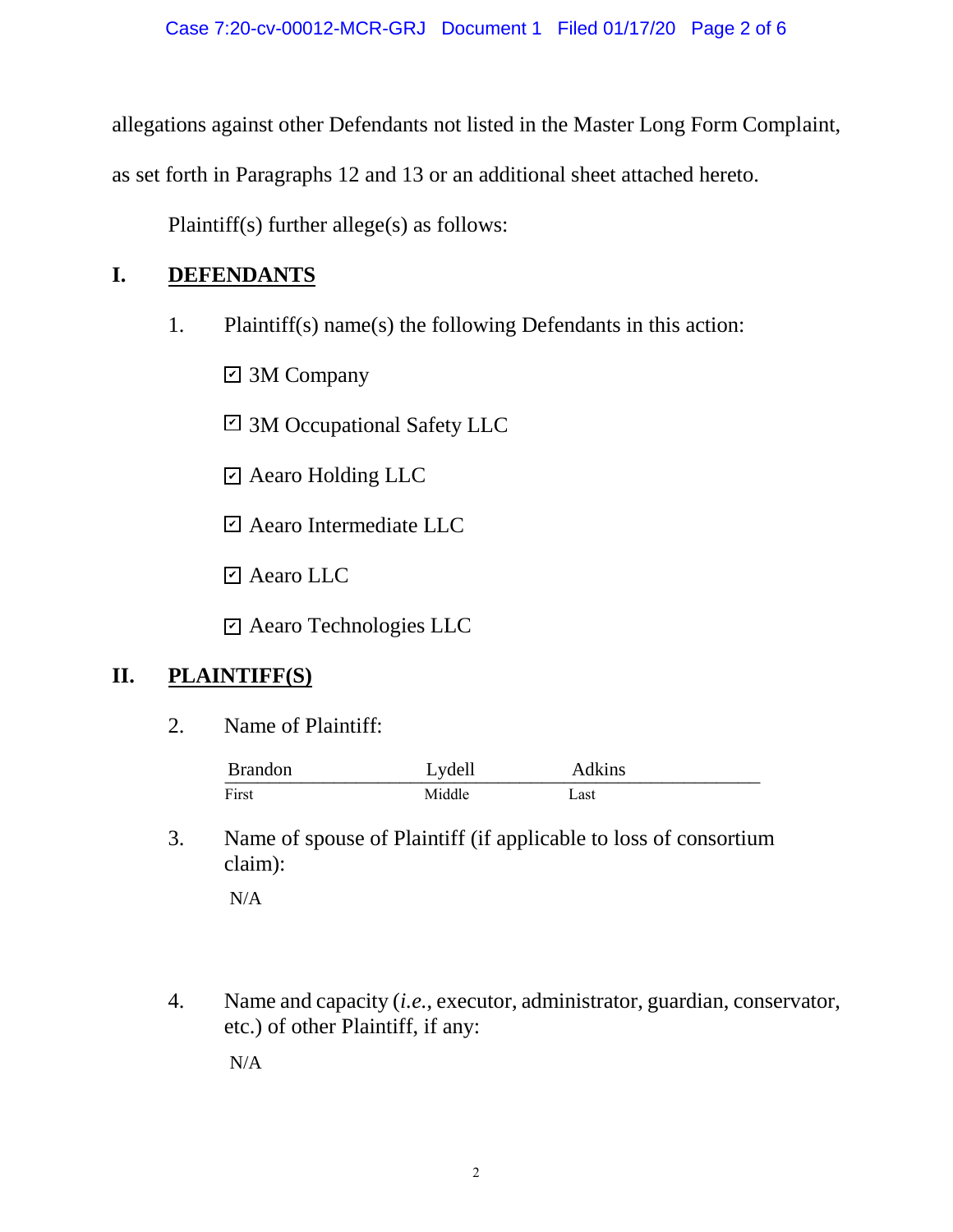5. State(s) of residence of Plaintiff(s): Washington

## **III. JURISDICTION**

- 6. Basis for jurisdiction (diversity of citizenship or other): Diversity of citizenship
- 7. Designated forum (United States District Court and Division) in which venue would be proper absent direct filing:

# **IV. USE OF DUAL-ENDED COMBAT ARMS EARPLUG**

8. Plaintiff used the Dual-Ended Combat Arms Earplug:

Yes ✔

 $\Box$  No

# **V. INJURIES**

9. Plaintiff alleges the following injuries and/or side effects as a result of using the Dual-Ended Combat Arms Earplug:

□ Hearing loss

 $\square$  Sequelae to hearing loss

Other [specify below] ✔

Tinnitus, bilateral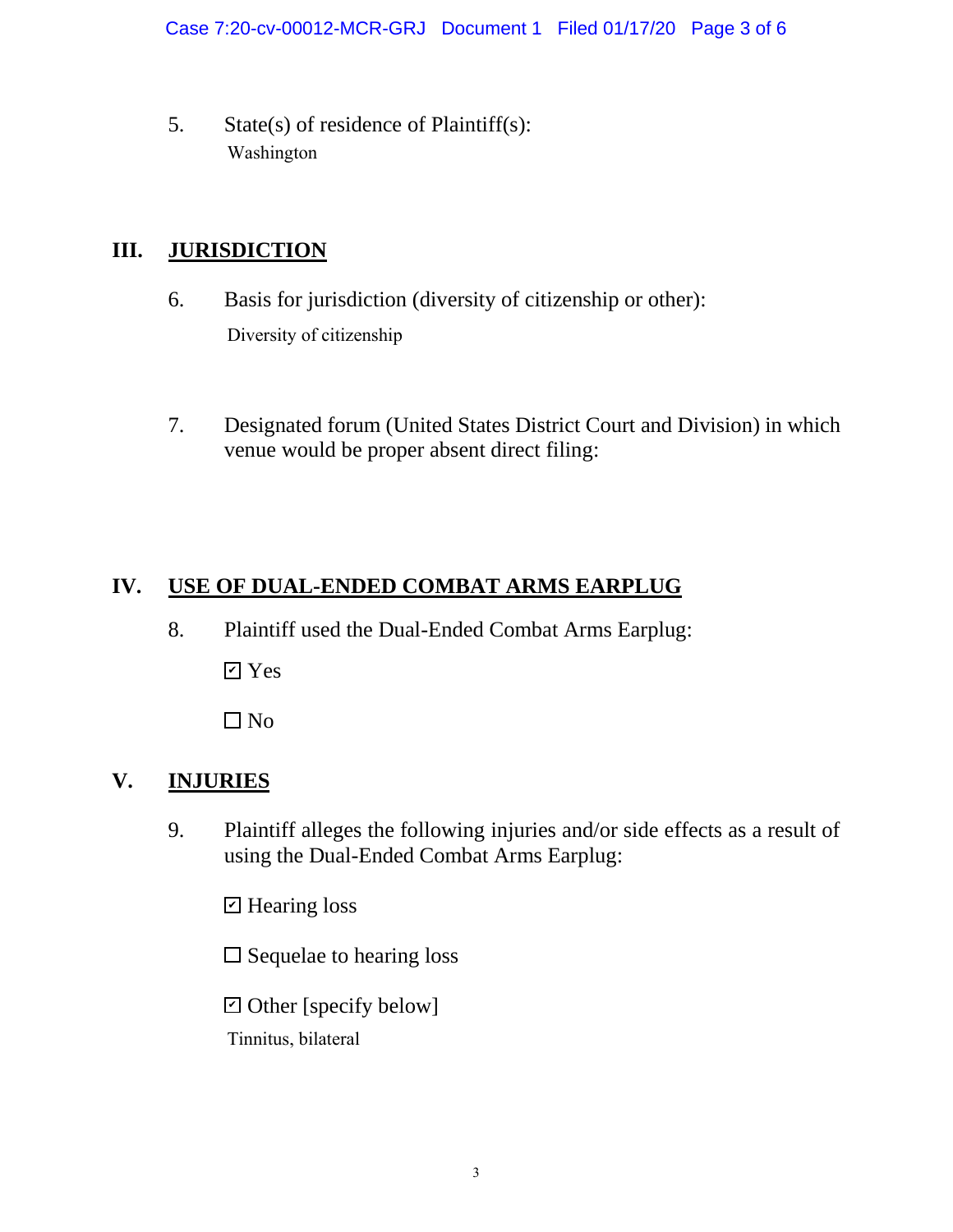### **VI. CAUSES OF ACTION**

- 10. Plaintiff(s) adopt(s) in this Short Form Complaint the following claims asserted in the Master Long Form Complaint and Jury Trial Demand, and the allegations with regard thereto as set forth in the Master Long Form Complaint and Jury Trial Demand:
	- $\overline{\triangleleft}$  Count I Design Defect Negligence
	- $\Box$  Count II Design Defect Strict Liability
	- $\Box$  Count III Failure to Warn Negligence
	- $\Box$  Count IV Failure to Warn Strict Liability
	- $\Box$  Count V Breach of Express Warranty
	- Count VI Breach of Implied Warranty ✔
	- $\Box$  Count VII Negligent Misrepresentation
	- $\Box$  Count VIII Fraudulent Misrepresentation
	- $\Box$  Count IX Fraudulent Concealment
	- $\Box$  Count X Fraud and Deceit
	- $\Box$  Count XI Gross Negligence
	- $\Box$  Count XII Negligence Per Se
	- Count XIII Consumer Fraud and/or Unfair Trade ✔
	- $\Box$  Practices Count XIV Loss of Consortium
	- $\Box$  Count XV Unjust Enrichment
	- $\Box$  Count XVI Punitive Damages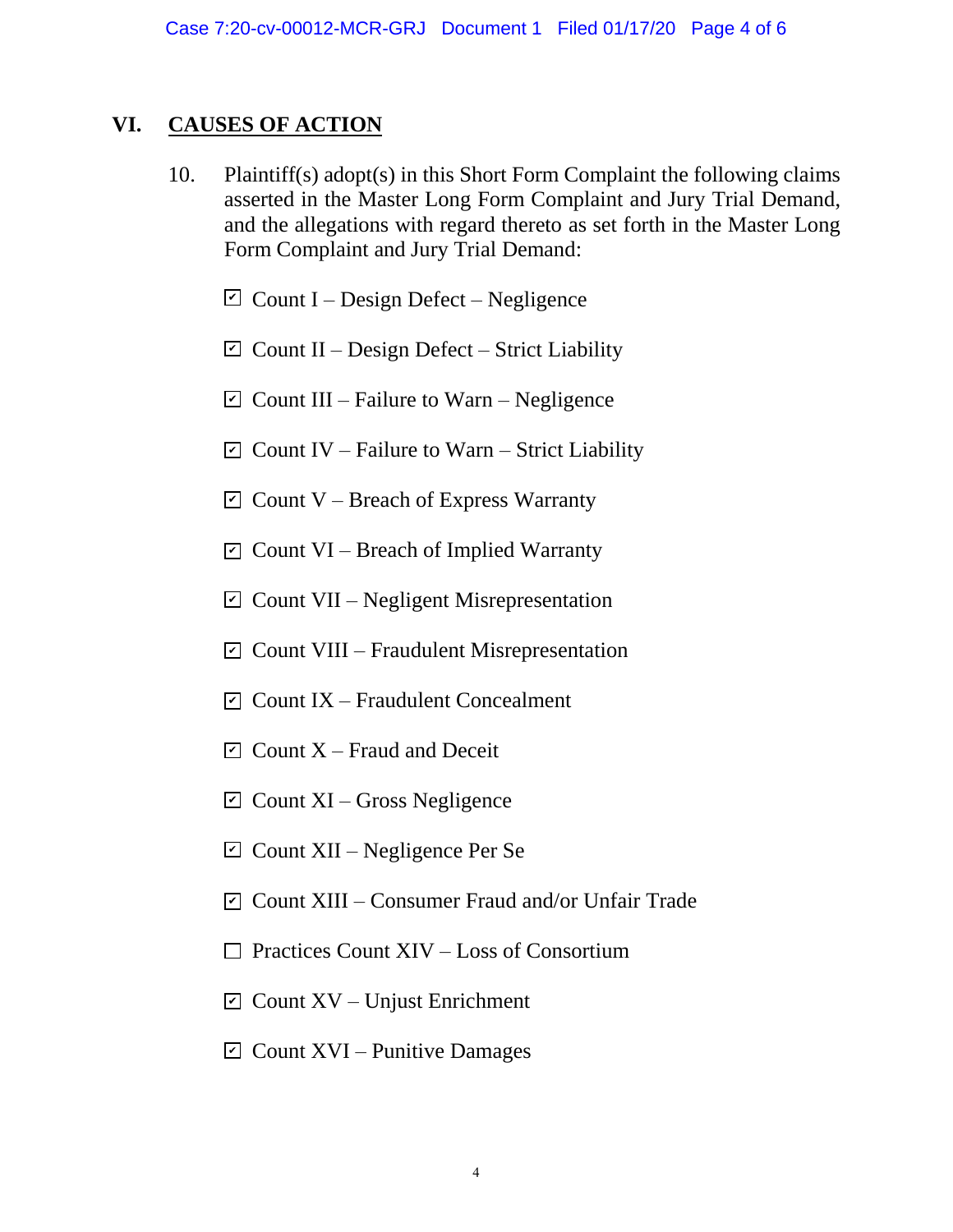#### Case 7:20-cv-00012-MCR-GRJ Document 1 Filed 01/17/20 Page 5 of 6

 $\Box$  Count XVII – Other [specify below]

11. If additional claims against the Defendants identified in the Master Long Form Complaint and Jury Trial Demand are alleged in Paragraph 10, the facts supporting these allegations must be pleaded. Plaintiff(s) assert(s) the following factual allegations against the Defendants identified in the Master Long Form Complaint and Jury Trial Demand:

12. Plaintiff(s) contend(s) that additional parties may be liable or responsible for Plaintiff(s)' damages alleged herein. Such additional parties, who will be hereafter referred to as Defendants, are as follows (must name each Defendant and its citizenship):